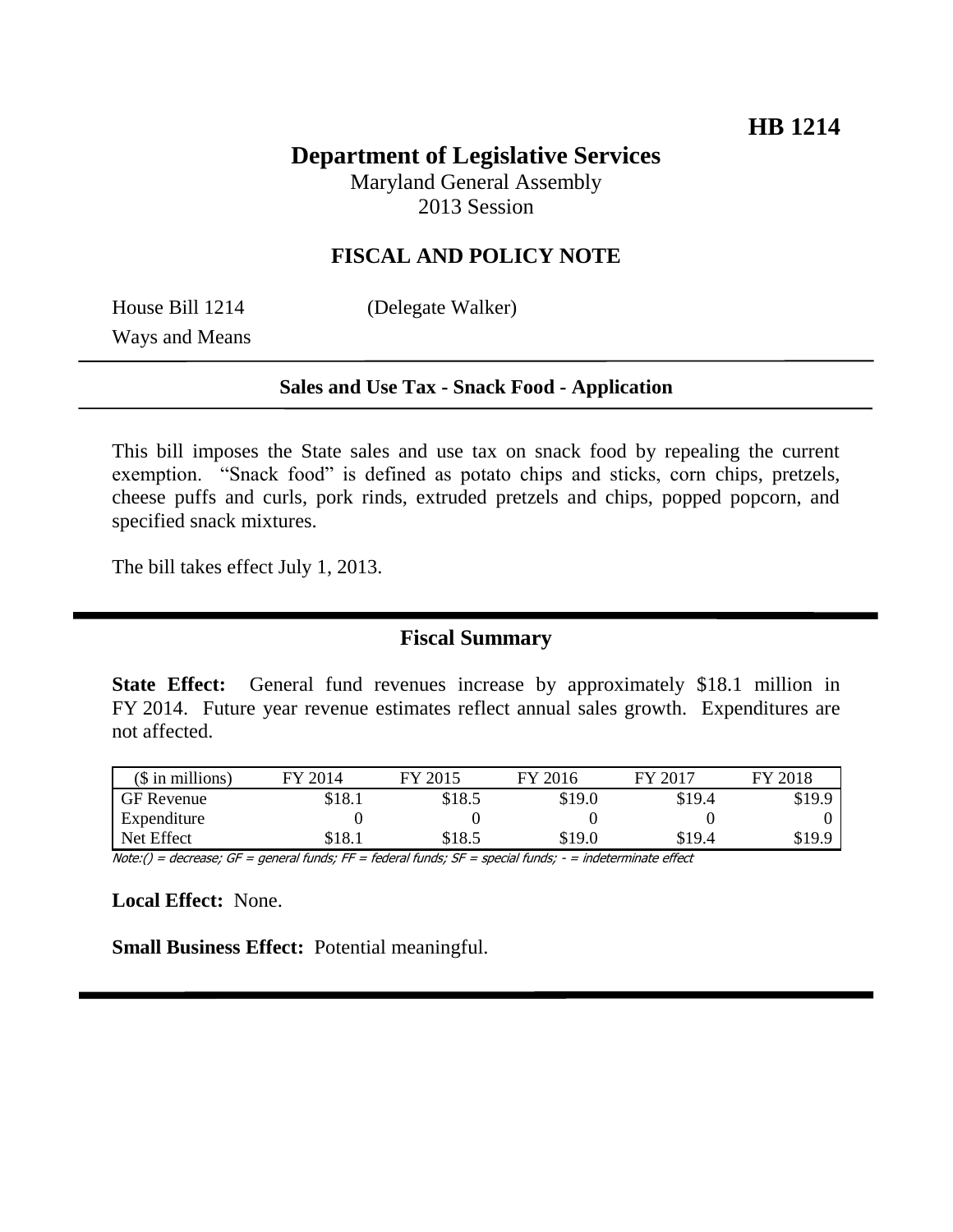## **Analysis**

**Current Law:** The State sales and use tax rate is 6%, except for the sale of alcoholic beverages, which are taxed at a rate of 9%. The State sales and use tax is not generally imposed on the sale of food (including snack food) by retail stores.

**Background:** The General Assembly approved a tax on the retail sale of snack food at the 1991 first special session. The "snack tax" was repealed at the 1996 session with a delayed effective date of July 1, 1997. At the 2004 session, the Senate approved a provision in the Budget Reconciliation and Financing Act that would have imposed the sales and use tax on snack food; however, this provision was not included in the enacted legislation.

The sales and use tax is the State's second largest source of general fund revenue, accounting for approximately \$4.1 billion in fiscal 2013 and \$4.3 billion in fiscal 2014, according to the December 2012 revenue forecast. **Exhibit 1** shows the sales and use tax rates in surrounding states and the District of Columbia.

| <b>Exhibit 1</b><br>Sales and Use Tax Rates in Maryland and Surrounding States |                                                                  |  |  |  |
|--------------------------------------------------------------------------------|------------------------------------------------------------------|--|--|--|
| Delaware                                                                       | 0%                                                               |  |  |  |
| District of Columbia                                                           | 6%                                                               |  |  |  |
| Maryland                                                                       | 6%<br>9% for alcoholic beverages                                 |  |  |  |
| Pennsylvania                                                                   | 6% plus 1% or 2% in certain local jurisdictions                  |  |  |  |
| Virginia                                                                       | 5%; 2.5% for food, both rates include 1% for local jurisdictions |  |  |  |
| West Virginia                                                                  | $6\%$ ; 1% for food                                              |  |  |  |
|                                                                                |                                                                  |  |  |  |

**State Fiscal Effect:** General fund revenues increase by approximately \$18.1 million in fiscal 2014 from imposing the State's 6% sales and use tax on specified snack foods. The estimate is based on available data provided by Symphony IRI Group, a Chicago-based market research firm, and the following facts and assumptions:

 sales data for certain salted snack foods totaled approximately \$19.1 billion for the 52-week period ending January 27, 2013; the data includes snack food sales made in supermarkets, drugstores, mass-market retailers, gas stations, convenient stores, military commissaries, and select club and dollar retail chain stores;